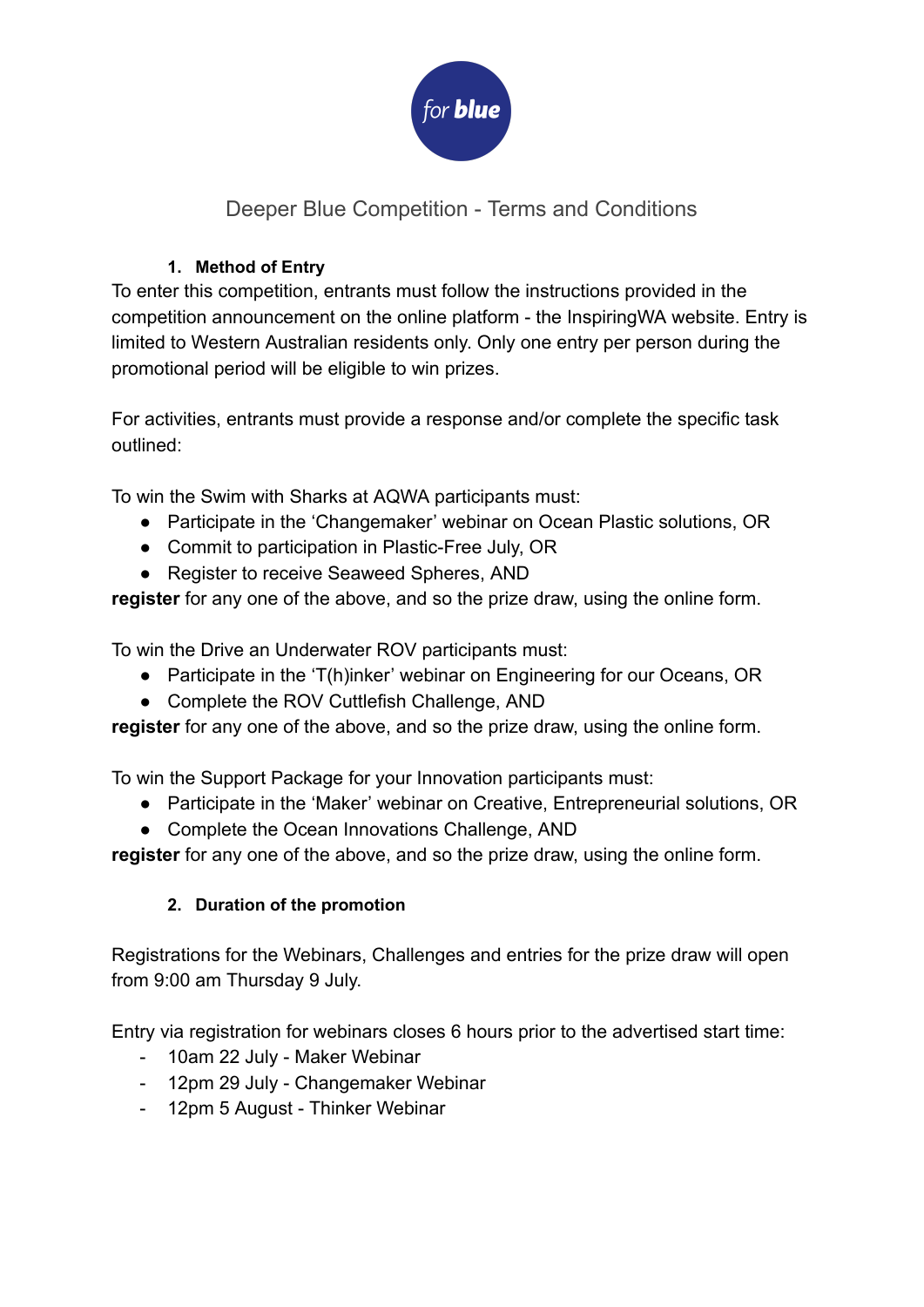

Entry via the 'Seaweed Spheres' Challenge will close after 100 registrations, or 12th August, whichever occurs earlier.

Entry via the 'Plastic Free July' Challenge will close on Friday 31st July.

Entry via the ROV Cuttlefish Challenge and Oceans Innovation Challenge will close at 5pm on Sunday 23rd August.

## **3. Eligibility**

Participants must be Western Australian residents and be 13 years of age or older to be eligible to win prizes.

Staff and immediate families of any companies or organisations directly associated with this promotion are ineligible to win prizes.

Valid entries must meet the following criteria as assessed by the judges:

- Oceans Plastic Challenge entries must include screenshot evidencing commitment to the challenge as registered with Plastic Free July,
- ROV Cuttlefish Challenge entries must be accurate within 20% of the estimate of density provided by Geo Oceans,
- Oceans Innovation Challenge entries must be reasonably possible for application in Western Australia.

## **4. Prize winners**

Prize winners will be selected from valid entries received during the promotional period.

## **5. Nature and value of the prizes**

The winning entries will receive the 'Immersive Experience' as advertised i.e. Swim with Sharks at AQWA, ROV Experience with Geo Oceans, or a mentoring and support package for the suggested Innovation.

## **6. Method of advising result**

All prize winners will be contacted via the email address or phone number supplied with their entries. For Blue will provide contact information to the winner (a phone number and / or an email address) for winners to liaise with the appropriate person to collect their prize.

## **7. Claiming of prizes**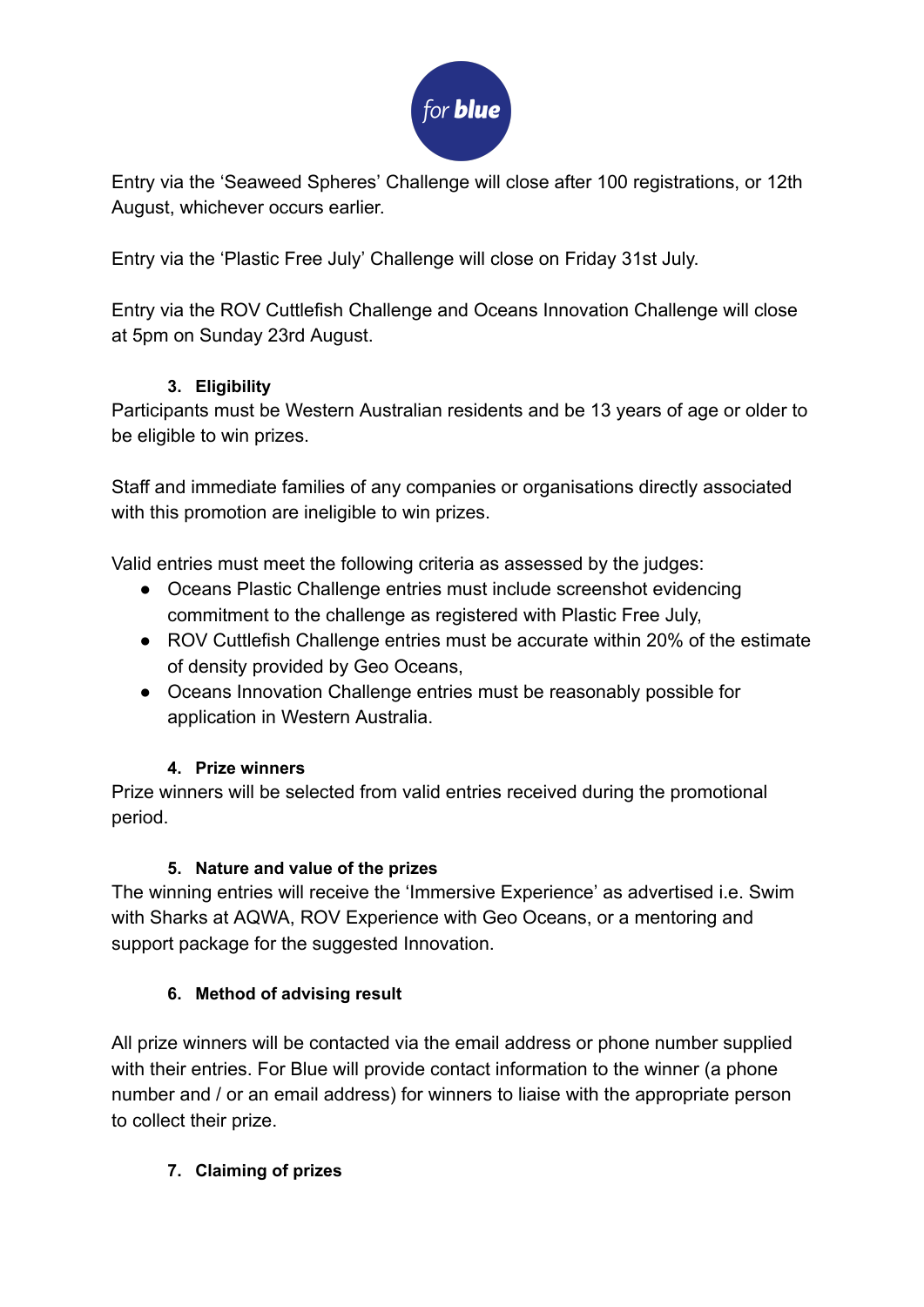

The Prize winners must be available at the specified times and days to receive their prizes, during the week commencing the  $17<sup>th</sup>$  August. If the winner can not attend the experience at the arranged times within the period, For Blue reserves the right to assign the prize if appropriate. The first winner has no claim to any prizes should they fail to claim their prize within the dates and times specified.

#### **8. Conditions of entry**

All prizes/giveaways are non-transferable and not exchangeable, and when applicable, must be used on the dates specified by For Blue. For event-based prizes, winners must be able to attend the event on the date specified. For Blue will not be responsible or liable if for any reason beyond their reasonable control any element of any prize is not provided. For Blue may, subject to government regulations, substitute a different prize of equivalent value in place of any prize referred to in these terms and conditions. The prize does not include any other costs of a personal nature that are not stated. The prize must be taken as stated and no compensation will be payable if the recipient is unable to use it as stated.

#### **9. Moderation**

All submissions are subject to review by For Blue. For Blue will moderate submissions and may remove inappropriate content, as well as content that does not adhere to the mission brief.

## **10. Publicity Materials**

It is a condition of entry that For Blue has the right to publicise, broadcast and communicate to the public the names, characters, likeness and voice of any entrants for any promotion or matter incidental to the activities and competition. Please note this includes any and all submissions made. The entrant grants to For Blue an irrevocable, non-exclusive, assignable, perpetual, global license to use in any manner any and all submissions provided by an entrant to Deeper Blue.

Entrants may be required by For Blue to participate in any photo, recording, video and/or film session(s) (the "publicity materials") and all Entrant's and their legal guardians acknowledge that For Blue has the right to use such publicity materials in any medium (including the internet and social media) and in any reasonable manner it sees fit, unless that person advises For Blue at the time of entering the Deeper Blue competition that he/she wishes to retain his/her anonymity.

By entering this For Blue competition, the entrant warrants that the submission (and any part thereof) is their own work, or that they have any permissions for For Blue to